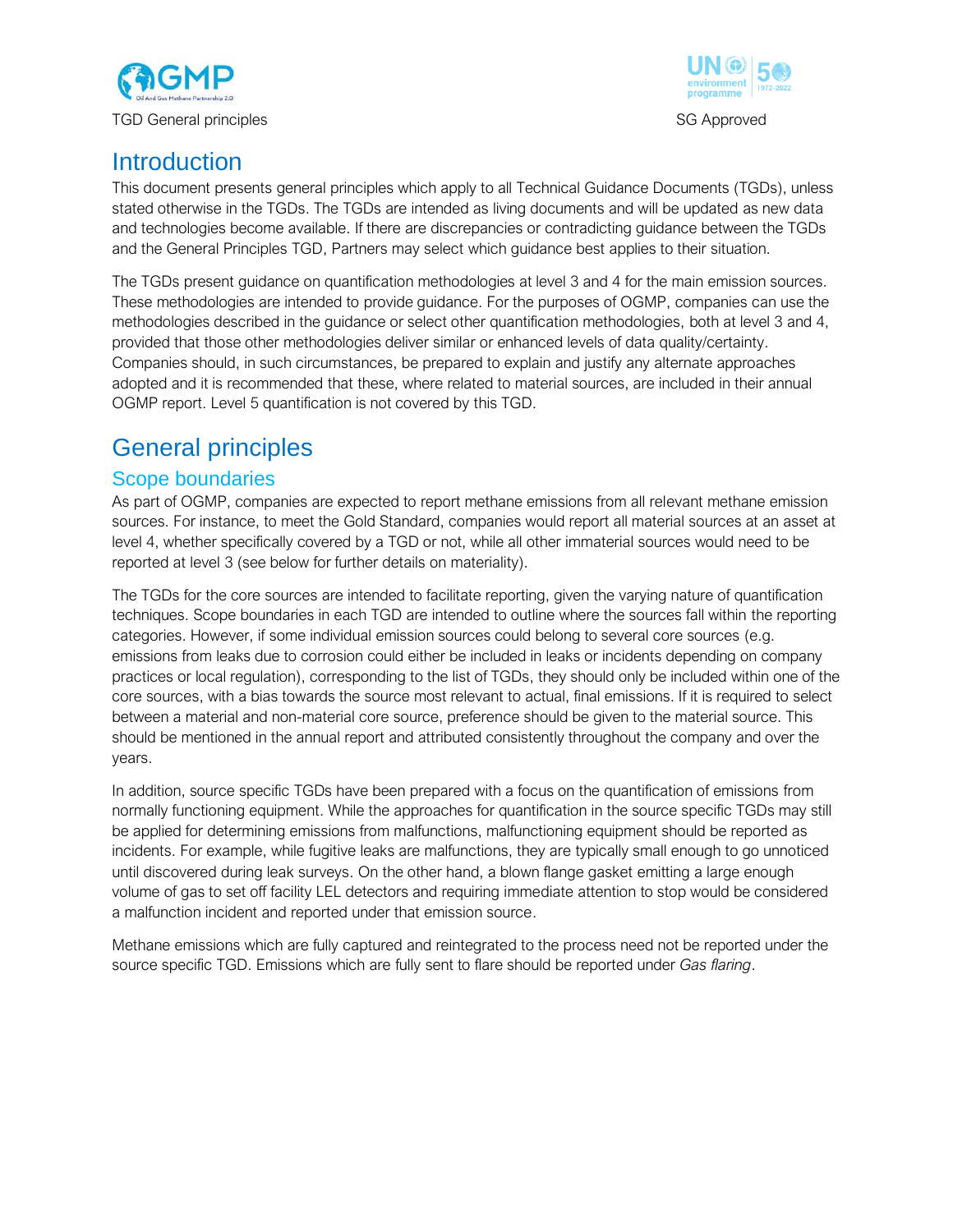## De minimis<sup>1</sup> sources

De minimis (very minor) emission sources are out of scope of reporting. For example, emissions from incomplete combustion in domestic boilers in the facility's buildings are considered as de minimis sources.

#### Levels of reporting

As outlined by the framework<sup>2</sup>, different levels of reporting can be used to quantify methane emissions.

Further details on the levels of reporting are presented in the OGMP 2.0 Framework or individual TGDs.

## Materiality at asset level

In the annual report, report the vast majority of emissions at level 4 for any given asset.

In practice, this means:

- Prioritize more complete coverage of Level 4 measurements at assets that account for a larger share of operator-level emissions.
- For a given asset, rank all sources of emissions based on best available data (minimum L3)
- Perform L4 on sources that account for a minimum of 70% of the methane emissions from each asset with a justification as to why >90% is not reached.

The percentages described above are applied to a selected relevant year of reference<sup>3</sup> and this year of reference can be reassessed if there are significant changes in operations/methodology (e.g., 20% change of emissions within 3 years).

## Materiality at portfolio level

As outlined by the framework<sup>2</sup>, Materiality in this context refers to the significance of emissions for assets in *terms of total emissions.*

*Assets within non-operated joint ventures where the company has a share in the joint venture of less than 5% equity are not considered material. For all operated assets and non-operated assets with higher equity than 5% the following applies.*

*At portfolio level: All material assets are ranked in terms of absolute emissions per asset. This step requires that emissions from operated assets are estimated at least at level 3. For non-operated assets, emissions*  should be estimated at the best available level (preferably level 3, but lower levels would also be acceptable). *All assets that account for 95% of total emissions for a given operator are considered material. For purposes of this ranking, we consider total emissions from each asset without accounting for equity (as described in*  section 4.2.1, for reporting purposes only the equity share of emissions are attributed to a given operator). *The subset of assets that account for less than 5% of emissions can be considered as immaterial because they have a significantly small contribution to total emissions from a given operator. Thus, emissions from this subset of assets are still reported but not required to get to level 4 and 5. Should assets outside of scope of*  reporting become in scope due to changes in the company portfolio over time, the company will have the

<sup>&</sup>lt;sup>1</sup> Example of *de minimis* from EU ETS for CO<sub>2</sub> to provide an idea of the scale emissions (cannot be directly applicable to methane emissions): where the source streams selected by the operator jointly corresponds to less than 1000 tonnes of fossil CO<sub>2</sub> per year or to less than 2%, up to a total maximum contribution of 20 000 tonnes of fossil CO<sub>2</sub> per year, whichever is the highest in terms of absolute value

<sup>2</sup> Adjusted, to reflect discussions on the OGMP TGDs, from Mineral Methane Initiative, *OGMP2.0 Framework,* November 2020

<sup>&</sup>lt;sup>3</sup> Which reflects current operations and can be different from the baseline year, used to set targets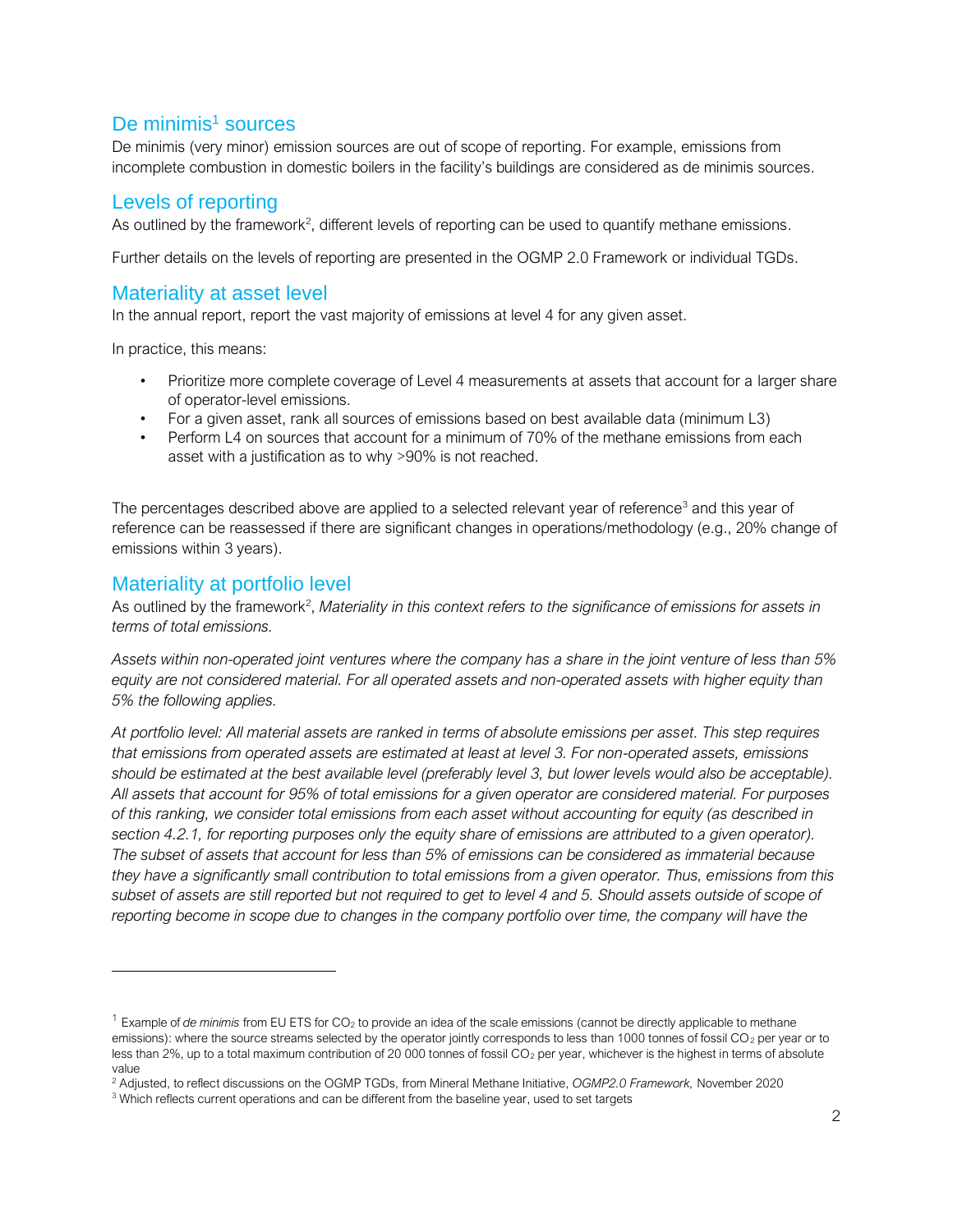*same pathway to gold standard with respect to those assets as a new company joining OGMP as described in section 4.2.2.*

*The application of materiality will be reviewed periodically, based on additional emission data that becomes available and any changes in assets.*

#### Manufacturer estimates

Estimates provided by manufacturers are typically considered as level 3 quantification, unless otherwise specified in the TGD or determined through measurements of the specific equipment configuration and operating parameters or where the OGMP member company can justify similar operating conditions as those in which the tests were performed. In which case, it can be considered as level 4 quantification.

#### Units and conversion

The reporting units should be using the International System Units and only units of mass and volume of methane, avoiding reporting in energy units (e.g. MWh), thermal units (e.g. BTU) or CO<sub>2</sub> equivalent.

Emission factors can be converted to best fit the unit of the activity data, using standard unit conversion rates. In addition, if emission factors are given per volume of total gas, methane emissions should be adapted to reflect the methane content of the gas (or approximated from average facility methane content).

### Alternative quantification methods

For level 3 quantification, where relevant, the TGDs present examples of emission factors, but other emission factors may be used, as long as they are source specific (and based on historic in-field measurements or similar (e.g. engineering calculations)). Accepted sources for emission factors include: published academic studies, industry compendiums, industry-wide or multi-company studies, recognized international standards, emission factors developed from procedures of certification bodies, and emission factors imposed by local regulations. OGMP member companies are encouraged to select emission factors which best represent their operational conditions. Whilst approval is not required for the use of alternate factors, it is recommended that, where used, they are fully documented.

Similarly, for large populations of like systems, industry emission factors based on in-field measurements for the purposes of regulatory reporting can be used as level 4, provided they can be justified as representative in the annual report (e.g. through measurements). These justifications are encouraged to consider if the emission factors are representative of the company's equipment make/model, activity/operating levels, maintenance practices, environmental conditions, or other relevant conditions to determining like systems, as well as the approach to define a representative sample in line with the definition provided by the OGMP framework, measurement method, and results validation.

The source specific TGDs can give examples of suitable quantification techniques, but alternative methods can be used, provided the alternative methods are broadly similar or enhanced in terms of their readiness, level of accuracy, and suitably evidenced in order to enable appropriate justification for their use (e.g. recognized international standards such as CEN or ISO standards, certification body procedures).

Where unspecified in the TGDs, accepted detection and quantification methods include methods prescribed by local regulation and methods recognized by international standards (CEN, ISO …) or certification bodies. OGMP members are encouraged to use detection and quantification technologies which are well suited to the source and operating conditions.

Alternative methods may also be considered to overcome unique implementation feasibility challenges, when typical quantification technologies cannot be reasonably deployed, for specific sources present at specific assets. It is recommended that alternative methods be documented and justified in the annual report.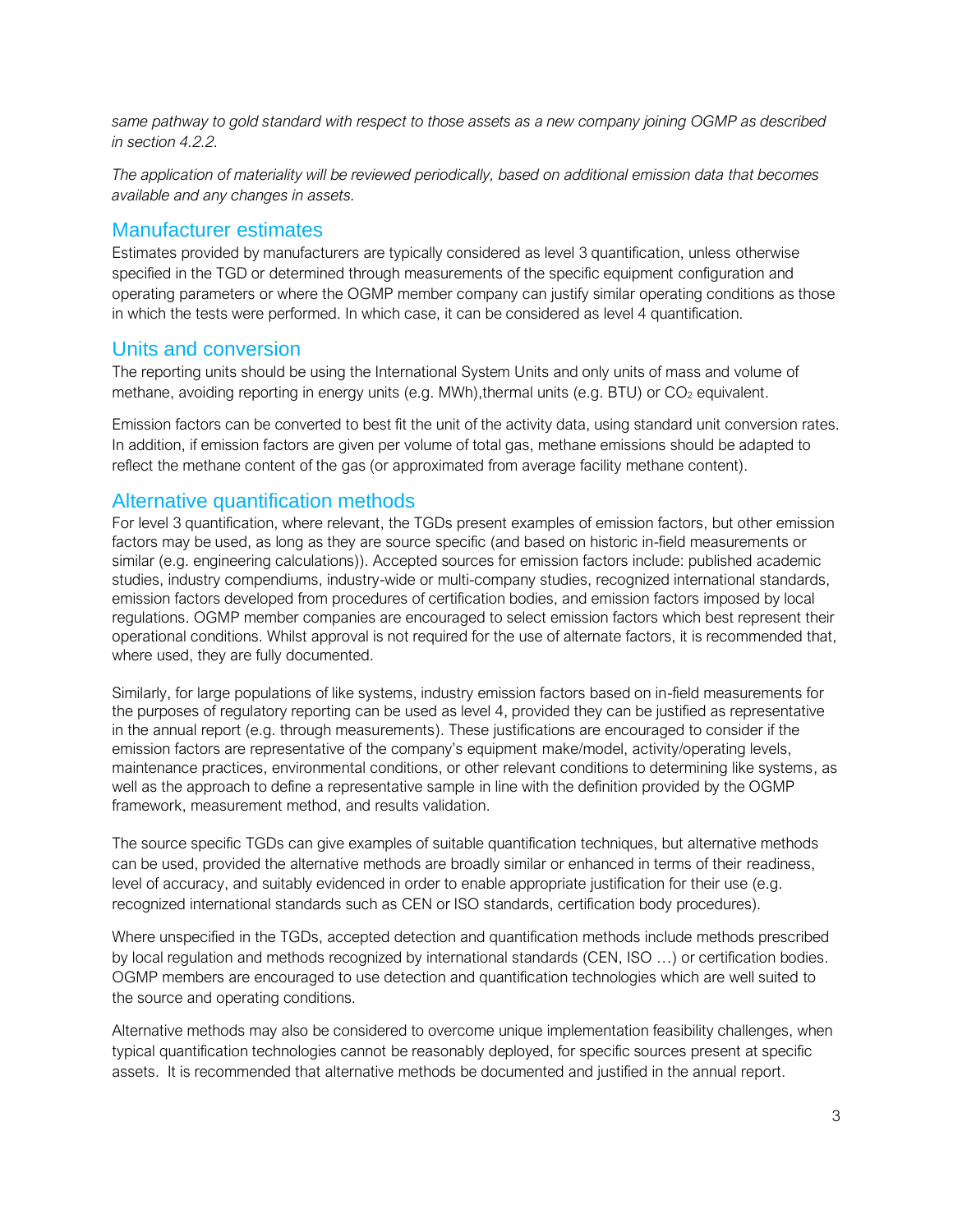In cases where the gas characteristics can be assumed to meet a regulated specification<sup>4</sup> (e.g. : underground gas storage, gas transmission, gas distribution, LNG terminals), methane content may be determined using average measured or measurement based estimated/calculated values (e.g. : average methane content in a grid based on gas quality measured at given network entry points).

In other cases, accepted equipment and techniques, as defined in this TGD, for determining methane content can be employed, where required. Following are typical equipment or methods to measure methane content, but the list is non-exhaustive:

- Sampling and lab analysis
- Portable gas chromatographer
- Draeger® tubes (provides information on ppm)
- Process engineering modelling/software

#### Measurement-based emission factors

Measurement-based emission factors can be developed as part of level 4 quantification for like systems. Some elements of like systems are presented for core sources in the corresponding TGDs. As a general rule, events or equipment with similar operational, environmental or design characteristics can be considered as like systems. Variations around some characteristics are acceptable, if it can be demonstrated that these do not significantly affect methane emissions.

#### Engineering calculations and process simulations

The source specific TGDs give examples of suitable detailed engineering calculations and process simulations, but alternative methods can be used for suitable sources, provided the alternative methods are broadly similar in terms of their level of accuracy or can provide improved accuracy, are adapted to operating conditions during the reporting period, and are suitably evidenced in order to enable appropriate justification for their use (e.g. recognized international standards such as CEN or ISO standards, certification body procedures). It is recommended that alternative methods be documented and justified in the annual report.

#### Conservative approach

When a range of values is available, companies may adopt a conservative assumption (with a bias towards higher emissions) when selecting the value used. It is recommended for the assumption to be documented and justified in the annual report.

#### Disclaimer on technologies

A key challenge toward meaningful emissions reporting is the development of technologies to reasonably provide a complete and accurate overview of the reporting unit's/facility's methane emissions, representative of the whole reporting period.

While this challenge will be short lived as technologies become proven, the wide use of emerging site-level or source-level methane sensing technologies to deliver desired Level 4 and 5 reporting in the initial few years may prove unviable or grossly infeasible broadly or for specific reporting units given potential challenges that may arise and cannot adequately be managed until more about the technologies is discovered (e.g.

<sup>&</sup>lt;sup>4</sup> Within the EU, regulated specifications and quality standards may be applied